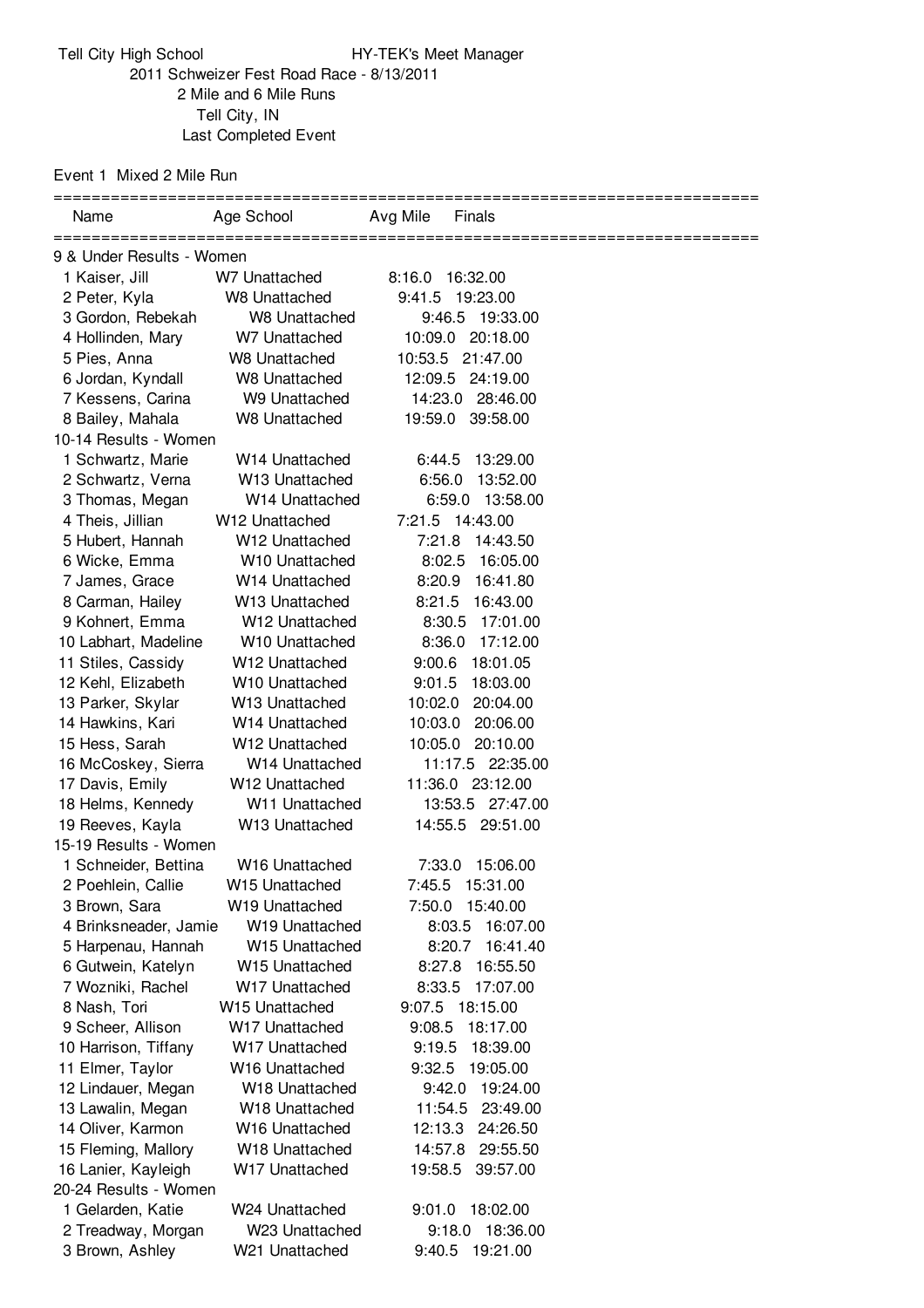| 4 Peter, Tashia          | W23 Unattached             | 9:49.0<br>19:38.00           |
|--------------------------|----------------------------|------------------------------|
| 5 Bettag, Hanna          | W <sub>20</sub> Unattached | 14:21.0<br>28:42.00          |
| 6 Coyle, Tory            | W <sub>20</sub> Unattached | 14:48.0<br>29:36.00          |
| 7 Shearn, Amber          | W24 Unattached             | 15:08.5<br>30:17.00          |
| 8 Garrett, Jessilyn      | W22 Unattached             | 15:53.5<br>31:47.00          |
| 25-29 Results - Women    |                            |                              |
| 1 Lindsey, Christina     | W <sub>27</sub> Unattached | 7:29.0<br>14:58.00           |
| 2 Quesenbery, Julie      | W28 Unattached             | 8:10.0<br>16:20.00           |
| 3 Moad, Erin             | W27 Unattached             | 8:27.5<br>16:55.00           |
| 4 Guillaume, Julie       | W27 Unattached             | 8:42.5<br>17:25.00           |
| 5 Robinson, Ashley       | W29 Unattached             | 8:45.0<br>17:30.00           |
| 6 Metzger, Rachel        | W <sub>25</sub> Unattached | 10:10.0<br>20:20.00          |
| 7 Girardi, Molly         | W29 Unattached             | 11:02.8<br>22:05.50          |
| 8 Simon, Jenna           | W <sub>26</sub> Unattached | 11:11.8<br>22:23.50          |
| 9 Hollinden, Erika       | W <sub>27</sub> Unattached | 11:43.0<br>23:26.00          |
| 10 Glenn, Stephanie      | W27 Unattached             | 12:07.0<br>24:14.00          |
| 11 Noble, Lisa           | W29 Unattached             | 12:13.0<br>24:26.00          |
| 12 Inman, Krystal        | W27 Unattached             | 13:29.0<br>26:58.00          |
| 13 Nugent, Tiffany       | W <sub>28</sub> Unattached | 14:46.5<br>29:33.00          |
| 14 Polk, Andrea          | W <sub>28</sub> Unattached | 30:15.00<br>15:07.5          |
| 15 East, Rachel          | W29 Unattached             | 15:08.0<br>30:16.00          |
| 16 Waters, Jayme         | W <sub>26</sub> Unattached | 17:01.0<br>34:02.00          |
| 17 Taylor, Vanessa       | W <sub>26</sub> Unattached | 18:06.4<br>36:12.70          |
| 18 Krueger, Allison      | W27 Unattached             | 20:46.5<br>41:33.00          |
| 30-39 Results - Women    |                            |                              |
|                          | W33 Unattached             | 8:04.0                       |
| 1 Elsesser, Elizabeth    |                            | 16:08.00<br>8:13.0           |
| 2 Land, Jennifer         | W39 Unattached             | 16:26.00                     |
| 3 Phillips, Jessica      | W <sub>30</sub> Unattached | 8:18.0<br>16:36.00<br>8:34.0 |
| 4 Bland, Gwen            | W36 Unattached             | 17:08.00                     |
| 5 Schaefer, Mandy        | W <sub>30</sub> Unattached | 17:59.00<br>8:59.5           |
| 6 Young, Emilie          | W38 Unattached             | 9:08.3<br>18:16.50           |
| 7 Braunecker, Kara       | W37 Unattached             | 9:22.5<br>18:45.00           |
| 8 Edwards, Tara          | W37 Unattached             | 18:57.00<br>9:28.5           |
| 9 Ettensohn, Sophia      | W37 Unattached             | 19:16.00<br>9:38.0           |
| 10 Kehl, Amy             | W39 Unattached             | 9:52.5<br>19:45.00           |
| 11 Thurman, Amy          | W33 Unattached             | 10:05.5 20:11.00             |
| 12 Cash, Kelly           | W33 Unattached             | 20:13.00<br>10:06.5          |
| 13 Miller, Lisa          | W36 Unattached             | 10:09.3<br>20:18.50          |
| 14 Hollinden, Amy        | W33 Unattached             | 10:09.5<br>20:19.00          |
| 15 Johnson, Vanessa      | W37 Unattached             | 10:15.0<br>20:30.00          |
| 16 Metrick, Stephanie    | W36 Unattached             | 10:17.5<br>20:35.00          |
| 17 Click, Kelley         | W36 Unattached             | 10:26.0<br>20:52.00          |
| 18 Hohne, Tay            | W39 Unattached             | 10:28.5<br>20:57.00          |
| 19 Maxey, Erica          | W30 Unattached             | 10:53.0<br>21:46.00          |
| 20 Colston, Amity        | W31 Unattached             | 10:53.3<br>21:46.50          |
| 21 Pies, Molly           | W37 Unattached             | 10:54.0<br>21:48.00          |
| 22 Hess, Kristel         | W30 Unattached             | 10:54.5<br>21:49.00          |
| 23 Labhart, Brandi       | W31 Unattached             | 11:02.5<br>22:05.00          |
| 24 Malone, Sarah         | W33 Unattached             | 11:49.5<br>23:39.00          |
| 25 Jordan, Beth          | W32 Unattached             | 12:09.8<br>24:19.50          |
| 26 Miller, Emily         | W32 Unattached             | 12:29.5<br>24:59.00          |
| 27 Clark, Holly          | W31 Unattached             | 12:38.0<br>25:16.00          |
| 28 Howard, Sarah         | W33 Unattached             | 14:14.5<br>28:29.00          |
| 29 Kessens, Lisa         | W36 Unattached             | 14:23.5<br>28:47.00          |
| 30 Roll, Amanda          | W31 Unattached             | 14:39.0<br>29:18.00          |
| 31 Tretter, Tricia       | W37 Unattached             | 29:21.00<br>14:40.5          |
| 32 Hoch, Tyla            | W38 Unattached             | 14:41.0<br>29:22.00          |
| 33 Fleming, Gena         | W33 Unattached             | 14:42.0<br>29:24.00          |
| 34 Ebert-Lasher, Jillian | W36 Unattached             | 15:42.0<br>31:24.00          |
| 35 Foster, Dawn          | W36 Unattached             | 36:12.50<br>18:06.3          |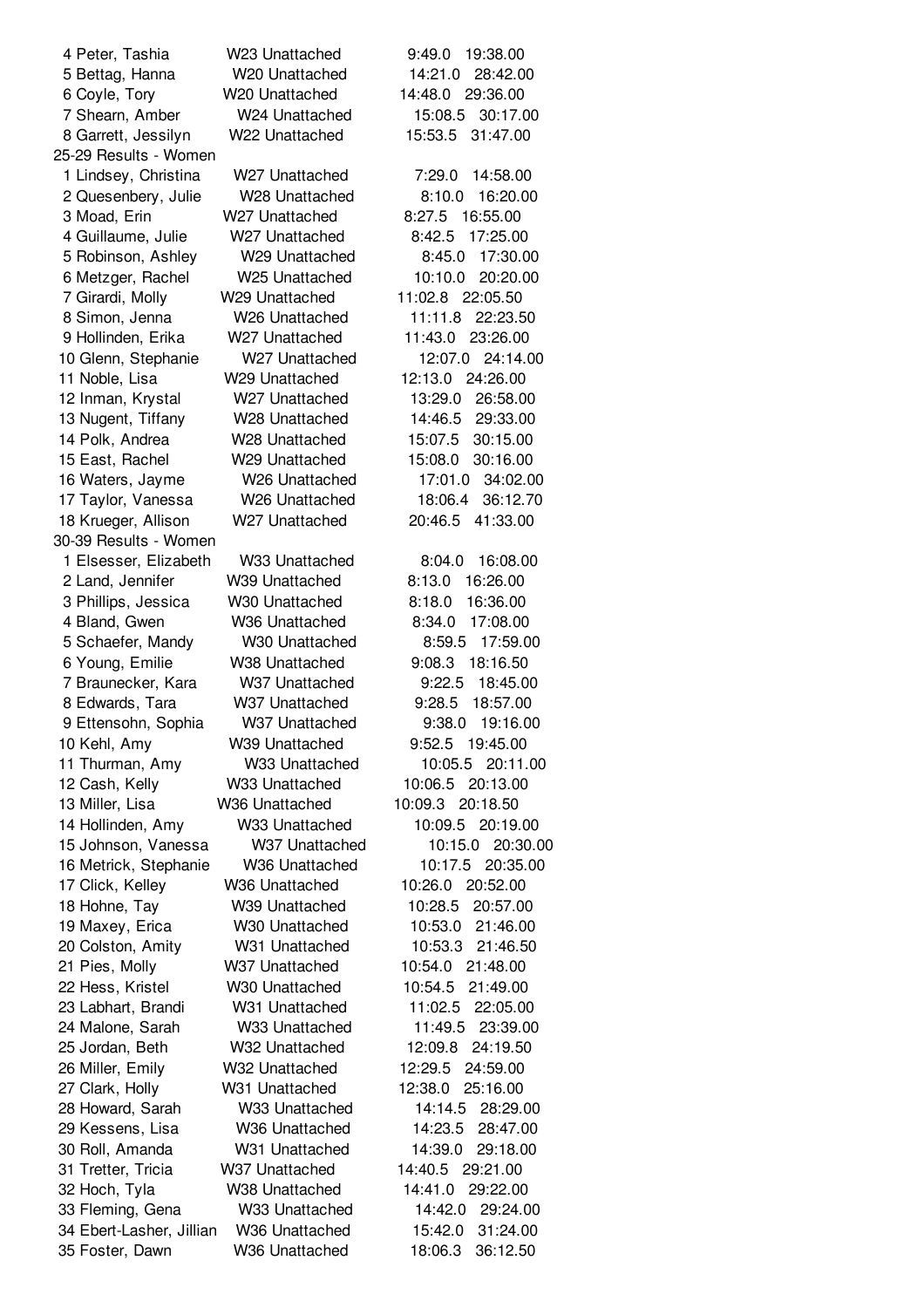| 40-49 Results - Women |                            |                     |
|-----------------------|----------------------------|---------------------|
| 1 Litherland, Liz     | W <sub>40</sub> Unattached | 7:58.5<br>15:57.00  |
| 2 Gengelbach, Linda   | W45 Unattached             | 16:58.00<br>8:29.0  |
| 3 Schwoeppe, Carol    | W44 Unattached             | 17:17.00<br>8:38.5  |
| 4 Schaefer, Diana     | W47 Unattached             | 17:25.50<br>8:42.8  |
| 5 Goffinet, Jane      | W48 Unattached             | 8:47.5<br>17:35.00  |
| 6 Lamar, Suzy         | W42 Unattached             | 18:16.00<br>9:08.0  |
| 7 Finley, Marcia      | W41 Unattached             | 9:16.0<br>18:32.00  |
| 8 Coyle, Tracey       | W44 Unattached             | 19:30.00<br>9:45.0  |
| 9 Sterling, Kathy     | W47 Unattached             | 9:55.3<br>19:50.50  |
| 10 Franchville, Julie | W43 Unattached             | 9:57.0<br>19:54.00  |
| 11 Stephens, Shelley  | W47 Unattached             | 10:31.8<br>21:03.50 |
| 12 Wilgus, Missy      | W41 Unattached             | 10:33.5<br>21:07.00 |
| 13 Marsch, Donna      | W42 Unattached             | 11:04.5<br>22:09.00 |
| 14 Kiplinger, Kelly   | W40 Unattached             | 24:06.00<br>12:03.0 |
| 15 Krizman, Ana       | W49 Unattached             | 12:15.5<br>24:31.00 |
| 16 Miller, Jean       | W47 Unattached             | 12:16.0<br>24:32.00 |
|                       | W40 Unattached             | 12:35.0<br>25:10.00 |
| 17 Duncan, Michelle   |                            |                     |
| 18 Swihart, Mary      | W41 Unattached             | 26:11.00<br>13:05.5 |
| 19 Harpenau, Teri     | W45 Unattached             | 14:08.8<br>28:17.50 |
| 20 Hundley, Trish     | W48 Unattached             | 14:33.0<br>29:06.00 |
| 21 Richmer, Julie     | W44 Unattached             | 14:48.5<br>29:37.00 |
| 22 Meunier, Tracey    | W41 Unattached             | 15:53.0<br>31:46.00 |
| 23 Stephens, Holly    | W <sub>40</sub> Unattached | 16:00.5<br>32:01.00 |
| 24 Lahee, Sheila      | W45 Unattached             | 16:01.0<br>32:02.00 |
| 25 Hinton, Charlotte  | W48 Unattached             | 16:01.3<br>32:02.50 |
| 26 Lawalin, Cheryl    | W48 Unattached             | 18:06.0<br>36:12.00 |
| 50-54 Results - Women |                            |                     |
| 1 LaGrange, Cindy     | W50 Unattached             | 17:38.00<br>8:49.0  |
| 2 Harpenau, Donna     | W53 Unattached             | 10:19.5<br>20:39.00 |
| 3 Burns, Ladona       | <b>W50 Unattached</b>      | 10:25.0<br>20:50.00 |
| 4 McGary, Sherry      | <b>W53 Unattached</b>      | 11:11.0<br>22:22.00 |
| 5 Barnhart, Sherry    | W54 Unattached             | 11:36.5<br>23:13.00 |
| 6 Niehaus, Doris      | W50 Unattached             | 27:16.00<br>13:38.0 |
| 7 Stiles, Paula       | W51 Unattached             | 13:39.0<br>27:18.00 |
| 8 Taylor, Carolyn     | <b>W50 Unattached</b>      | 14:13.5<br>28:27.00 |
| 9 Zellers, Cheryl     | W52 Unattached             | 14:40.0<br>29:20.00 |
| 10 Burris, Trina      | W52 Unattached             | 14:47.5<br>29:35.00 |
| 11 Allen, Gloria      | W51 Unattached             | 14:48.8<br>29:37.50 |
| 12 Knight, Diana      | W54 Unattached             | 14:58.5<br>29:57.00 |
| 13 James, Penny       | W53 Unattached             | 15:30.5<br>31:01.00 |
| 14 Crawford, Joyce    | W50 Unattached             | 15:33.5<br>31:07.00 |
| 15 Luecke, Teri       | W54 Unattached             | 16:21.0<br>32:42.00 |
| 16 Luecke, Duane      | W54 Unattached             | 16:21.3<br>32:42.50 |
| 17 Nancy, Myers       | W54 Unattached             | 16:59.5<br>33:59.00 |
| 18 Krueger, Linda     | W54 Unattached             | 41:32.00<br>20:46.0 |
| 55-59 Results - Women |                            |                     |
| 1 Kinnett, Kathy      | W59 Unattached             | 10:08.0<br>20:16.00 |
| 2 Taylor, Diana       | W55 Unattached             | 11:11.5<br>22:23.00 |
| 3 Scherer, Debbie     | W56 Unattached             | 13:40.0<br>27:20.00 |
| 4 Roby, Kathy         | <b>W55 Unattached</b>      | 16:24.5<br>32:49.00 |
| 5 Morey, Pam          | <b>W56 Unattached</b>      | 33:59.50<br>16:59.8 |
| 60-69 Results - Women |                            |                     |
|                       |                            |                     |
| 1 Hess, Cheryl        | W60 Unattached             | 27:48.00<br>13:54.0 |
| 2 Mills, Barbara      | W65 Unattached             | 14:08.0<br>28:16.00 |
| 3 Wittmer, Jeanne     | W67 Unattached             | 14:37.5<br>29:15.00 |
| 4 Thompson, Tammy     | W60 Unattached             | 15:33.0<br>31:06.00 |
| 5 Hildenbrandt, Wilma | W60 Unattached             | 16:24.8<br>32:49.60 |
| 6 Maxey, Ricky        | W64 Unattached             | 34:18.00<br>17:09.0 |
| 7 Thomas-Hall, Judy   | W66 Unattached             | 17:18.5<br>34:37.00 |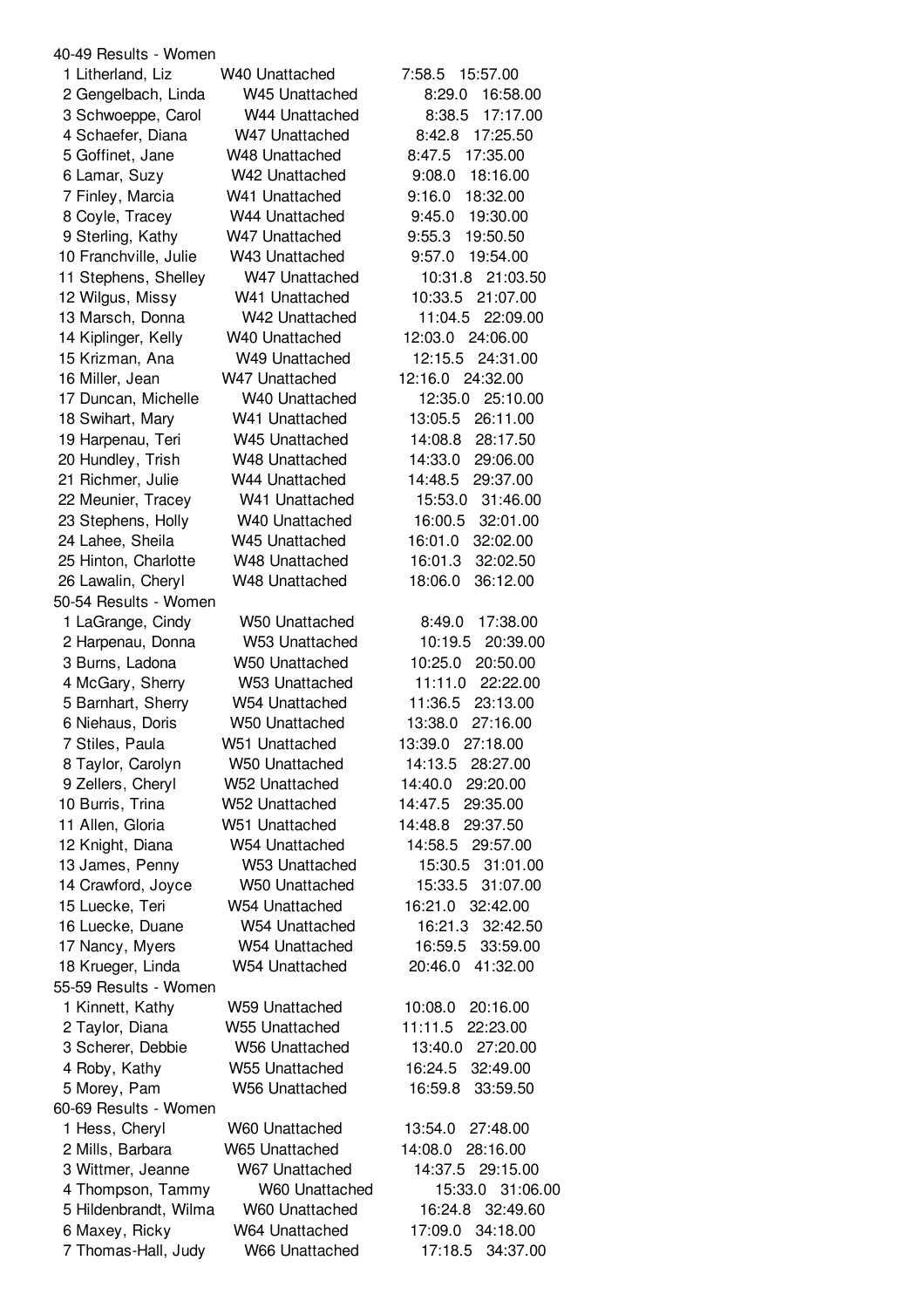| 8 Pate, Gayra           | W63 Unattached             | 18:05.5<br>36:11.00 |
|-------------------------|----------------------------|---------------------|
| 9 & Under Results - Men |                            |                     |
| 1 Kaiser, Nigel         | M9 Unattached              | 6:45.0<br>13:30.00  |
| 2 Theis, Jonathan       | M9 Unattached              | 7:36.5<br>15:13.00  |
| 3 Wolf, Spenser         | M7 Unattached              | 8:00.0<br>16:00.00  |
| 4 Chestnut, Kaden       | M8 Unattached              | 8:07.0<br>16:14.00  |
| 5 Edwards, Ethan        | M8 Unattached              | 8:28.0<br>16:56.00  |
| 6 Beckort, Hunter       | M9 Unattached              | 17:37.00<br>8:48.5  |
| 7 Hess, Cole            | M7 Unattached              | 9:00.5<br>18:01.00  |
| 8 Johnson, Cole         | M8 Unattached              | 9:37.0<br>19:14.00  |
| 9 Wilgus, Ross          | M8 Unattached              | 9:37.5<br>19:15.00  |
| 10 Bland, Cameron       | M8 Unattached              | 10:03.8<br>20:07.50 |
| 11 Metrick, Andrew      | M8 Unattached              | 10:16.5<br>20:33.00 |
| 12 Hollinden, Neal      | M9 Unattached              | 10:49.5<br>21:39.00 |
| 13 Metrick, Nikolas     | M7 Unattached              | 14:27.5<br>28:55.00 |
| 10-14 Results - Men     |                            |                     |
| 1 Hopewell, Zach        | M <sub>13</sub> Unattached | 6:23.5<br>12:47.00  |
| 2 Goffinet, Reed        | M14 Unattached             | 6:27.0<br>12:54.00  |
| 3 Kaiser, Nate          | M <sub>10</sub> Unattached | 12:56.00<br>6:28.0  |
| 4 Elmer, Lance          | M14 Unattached             | 6:42.0<br>13:24.00  |
| 5 Ridener, Bryce        | M14 Unattached             | 13:32.00<br>6:46.0  |
| 6 Kranwinkel, Brennen   | M13 Unattached             | 6:50.0<br>13:40.00  |
| 7 Shadowen, Tabor       | M13 Unattached             | 6:51.5<br>13:43.00  |
| 8 Beckort, Chase        | M11 Unattached             | 6:53.0<br>13:46.00  |
| 9 Whistle, Brandon      | M12 Unattached             | 6:55.5<br>13:51.00  |
| 10 Hubert, Logan        | M11 Unattached             | 7:03.0<br>14:06.00  |
| 11 Simpson, Leo         | M12 Unattached             | 7:04.0 14:08.00     |
| 12 Simpson, Thomas      | M11 Unattached             | 7:11.5<br>14:23.00  |
| 13 Pierrard, Nicholas   | M13 Unattached             | 7:30.0<br>15:00.00  |
| 14 Vaquero, Seth        | M12 Unattached             | 7:34.0<br>15:08.00  |
| 15 Rogier, Nathan       | M12 Unattached             | 7:54.5<br>15:49.00  |
| 16 Minto, Milan         | M10 Unattached             | 7:55.0<br>15:50.00  |
| 17 Kehl, Phillip        | M13 Unattached             | 7:56.5<br>15:53.00  |
| 18 Simpson, Will        | M12 Unattached             | 8:07.3 16:14.50     |
| 19 Edwards, Wyatt       | M11 Unattached             | 8:23.5<br>16:47.00  |
| 20 Bashor, John         | M11 Unattached             | 8:24.5<br>16:49.00  |
| 21 Fest, Spencer        | M11 Unattached             | 8:32.0<br>17:04.00  |
| 22 Wheatley, Steven     | M12 Unattached             | 8:58.5<br>17:57.00  |
| 23 Fortwendal, Marcus   | M <sub>10</sub> Unattached | 9:02.5<br>18:05.00  |
| 24 Kessinger, Cameron   | M12 Unattached             | 9:07.3<br>18:14.50  |
| 25 Gordon, Benjamin     | M10 Unattached             | 9:38.5<br>19:17.00  |
| 26 Peter, Bryce         | M10 Unattached             | 9:38.8<br>19:17.50  |
| 27 Parker, Kortlen      | M10 Unattached             | 19:50.00<br>9:55.0  |
| 28 Kiplinger, Kage      | M11 Unattached             | 10:27.0 20:54.00    |
| 29 Ettensohn, Drew      | M10 Unattached             | 10:48.5<br>21:37.00 |
| 30 Hohne, Caine         | M10 Unattached             | 11:59.5<br>23:59.00 |
| 15-19 Results - Men     |                            |                     |
| 1 Kaufman, Kyle         | M19 Unattached             | 5:18.5<br>10:37.00  |
| 2 Bower, Nick           | M <sub>19</sub> Unattached | 5:41.5<br>11:23.00  |
| 3 Gatwood, Noah         | M <sub>18</sub> Unattached | 5:45.5<br>11:31.00  |
| 4 Wicke, Sam            | M18 Unattached             | 6:01.0<br>12:02.00  |
| 5 Trowbridge, Zak       | M17 Unattached             | 6:03.5<br>12:07.00  |
| 6 Troesch, Kyle         | M18 Unattached             | 6:40.0<br>13:20.00  |
| 7 Hawkins, Jimmy        | M15 Unattached             | 8:21.0<br>16:42.00  |
| 8 Gutwein, Jared        | M19 Unattached             | 11:54.8 23:49.50    |
| 9 Bailey, William       | M16 Unattached             | 19:55.5<br>39:51.00 |
| 20-24 Results - Men     |                            |                     |
| 1 Melberg, Jon          | M22 Unattached             | 13:39.00<br>6:49.5  |
| 2 Kleemann, Justin      | M20 Unattached             | 6:55.8<br>13:51.50  |
| 3 Zellers, Dane         | M20 Unattached             | 7:05.0<br>14:10.00  |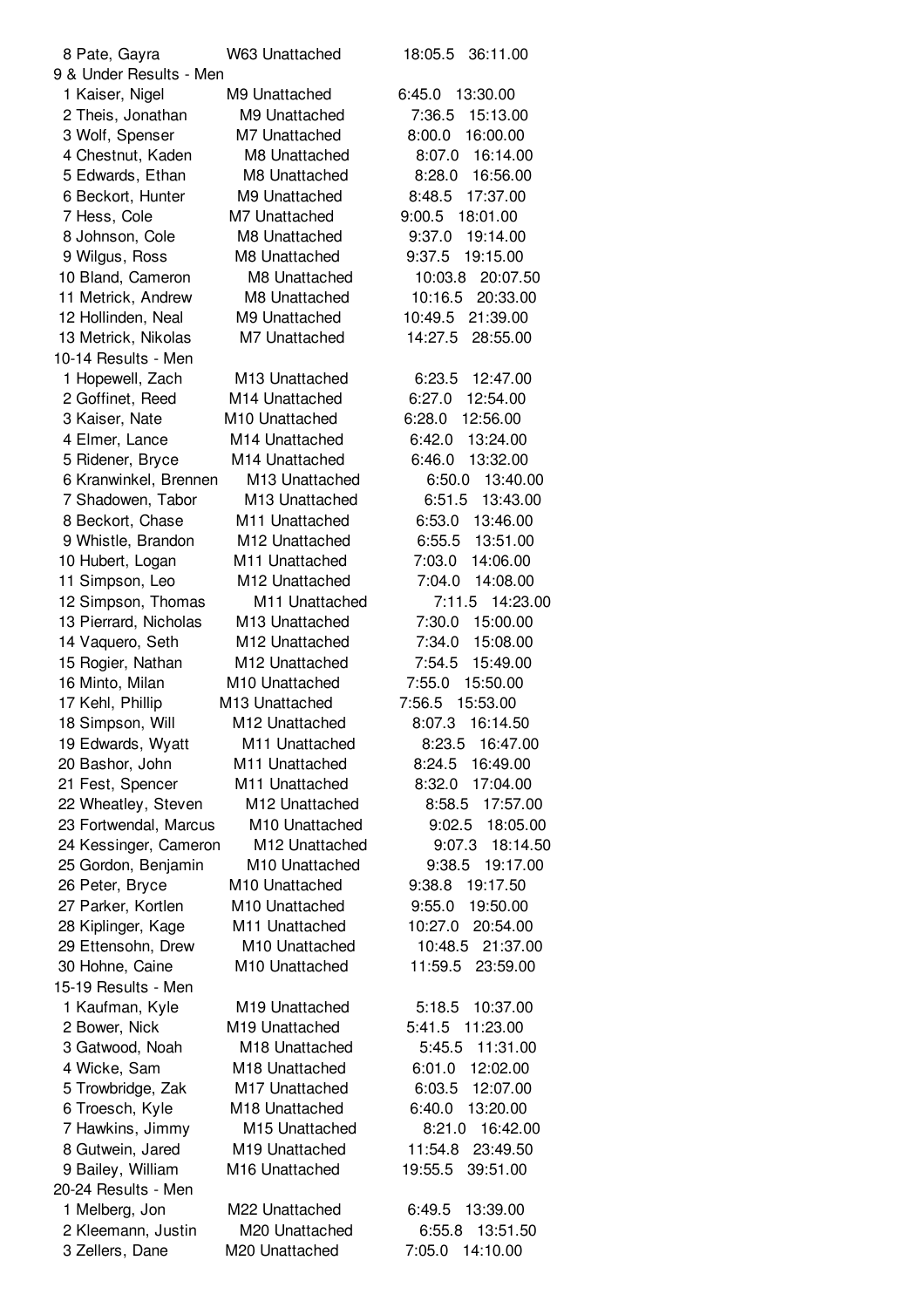| 4 Dauby, Hunter      | M <sub>20</sub> Unattached | 8:04.5<br>16:09.00  |
|----------------------|----------------------------|---------------------|
| 5 Simon, Andrew      | M23 Unattached             | 17:14.00<br>8:37.0  |
| 6 Rhodes, Jordan     | M21 Unattached             | 18:30.00<br>9:15.0  |
| 7 Schroeder, Andrew  | M21 Unattached             | 21:05.00<br>10:32.5 |
| 25-29 Results - Men  |                            |                     |
| 1 Tempel, Arnie      | M28 Unattached             | 12:10.00<br>6:05.0  |
| 2 Brockman, Adam     | M29 Unattached             | 13:23.00<br>6:41.5  |
|                      | M27 Unattached             | 7:22.0<br>14:44.00  |
| 3 Zellers, Phil      |                            |                     |
| 4 Guillaume, Jared   | M27 Unattached             | 7:22.5<br>14:45.00  |
| 5 Krieg, Adam        | M29 Unattached             | 15:24.00<br>7:42.0  |
| 6 Moorman, Nick      | M26 Unattached             | 8:08.0<br>16:16.00  |
| 7 Brinksneader, Adam | M29 Unattached             | 9:14.0<br>18:28.00  |
| 8 Walsh, Blair       | M28 Unattached             | 9:25.0<br>18:50.00  |
| 9 Metzger, Cody      | M28 Unattached             | 20:06.50<br>10:03.3 |
| 10 Thompson, Dirk    | M29 Unattached             | 10:03.5 20:07.00    |
| 30-39 Results - Men  |                            |                     |
| 1 Wilcher, Eric      | M33 Unattached             | 6:40.5 13:21.00     |
| 2 Edwards, Jeremy    | M39 Unattached             | 6:51.8<br>13:43.50  |
| 3 Lawalin, Derrick   | M31 Unattached             | 7:10.0<br>14:20.00  |
| 4 Daum, Adam         | M32 Unattached             | 14:22.00<br>7:11.0  |
| 5 Dempsey, Lincoln   | M34 Unattached             | 7:16.0<br>14:32.00  |
| 6 Mulzer, Brett      | M34 Unattached             | 15:10.00<br>7:35.0  |
|                      | M34 Unattached             | 7:57.5<br>15:55.00  |
| 7 Meyer, Seneca      |                            |                     |
| 8 Elsesser, James    | M34 Unattached             | 8:04.3<br>16:08.50  |
| 9 Theis, Jason       | M33 Unattached             | 8:21.3<br>16:42.50  |
| 10 Waters, Stephen   | M30 Unattached             | 8:31.0<br>17:02.00  |
| 11 Chestnut, Lee     | M35 Unattached             | 8:31.5<br>17:03.00  |
| 12 Cash, Calvin      | M33 Unattached             | 8:49.3<br>17:38.50  |
| 13 Rasche, Luke      | M30 Unattached             | 17:39.00<br>8:49.5  |
| 14 Fortwendal, Scott | M37 Unattached             | 18:06.00<br>9:03.0  |
| 15 Kinnett, Matthew  | M34 Unattached             | 10:08.3<br>20:16.50 |
| 16 Hollinden, Jason  | M36 Unattached             | 21:36.50<br>10:48.3 |
| 17 Pies, Clint       | M38 Unattached             | 10:53.8 21:47.50    |
| 18 Metrick, Michael  | M35 Unattached             | 14:27.8<br>28:55.50 |
| 19 Nugent, Chad      | M32 Unattached             | 14:57.5<br>29:55.00 |
| 20 Rash, James       | M39 Unattached             | 15:34.5<br>31:09.00 |
| 40-49 Results - Men  |                            |                     |
| 1 Zellers, Keith     | M41 Unattached             | 12:34.00<br>6:17.0  |
| 2 Foe, Charlie       | M41 Unattached             | 14:24.00<br>7:12.0  |
| 3 Schwartz, Joel     | M41 Unattached             | 7:27.0<br>14:54.00  |
|                      |                            |                     |
| 4 Hoch, John         | M40 Unattached             | 8:11.5<br>16:23.00  |
| 5 Sterling, Mark     | M48 Unattached             | 8:12.5<br>16:25.00  |
| 6 Gengelbach, Donald | M48 Unattached             | 8:20.5 16:41.00     |
| 7 Goffinet, David    | M45 Unattached             | 17:36.00<br>8:48.0  |
| 8 Kaiser, Marty      | M45 Unattached             | 8:53.5<br>17:47.00  |
| 9 Wellman, Mark      | M48 Unattached             | 9:06.0<br>18:12.00  |
| 10 Haughee, Marty    | M43 Unattached             | 9:07.0<br>18:14.00  |
| 11 Noble, Brian      | M47 Unattached             | 9:37.8<br>19:15.50  |
| 12 Minto, Tracy      | M48 Unattached             | 9:38.3<br>19:16.50  |
| 13 Kehl, Eric        | M40 Unattached             | 9:52.6<br>19:45.05  |
| 14 Whistle, Duane    | M47 Unattached             | 10:01.0<br>20:02.00 |
| 15 Cornejo, Juan     | M42 Unattached             | 10:31.5<br>21:03.00 |
| 16 Hagan, Mike       | M45 Unattached             | 28:17.00<br>14:08.5 |
| 17 Crawford, Ron     | M42 Unattached             | 31:31.00<br>15:45.5 |
| 50-54 Results - Men  |                            |                     |
|                      |                            |                     |
| 1 Zellers, Mike      | M53 Unattached             | 13:41.00<br>6:50.5  |
| 2 Flynn, JR          | M51 Unattached             | 7:17.0<br>14:34.00  |
| 3 Burns, Mike        | M54 Unattached             | 16:35.00<br>8:17.5  |
| 4 Wicke, Alex        | M52 Unattached             | 9:30.0<br>19:00.00  |
| 5 Barnhart, Doug     | M52 Unattached             | 10:02.5 20:05.00    |